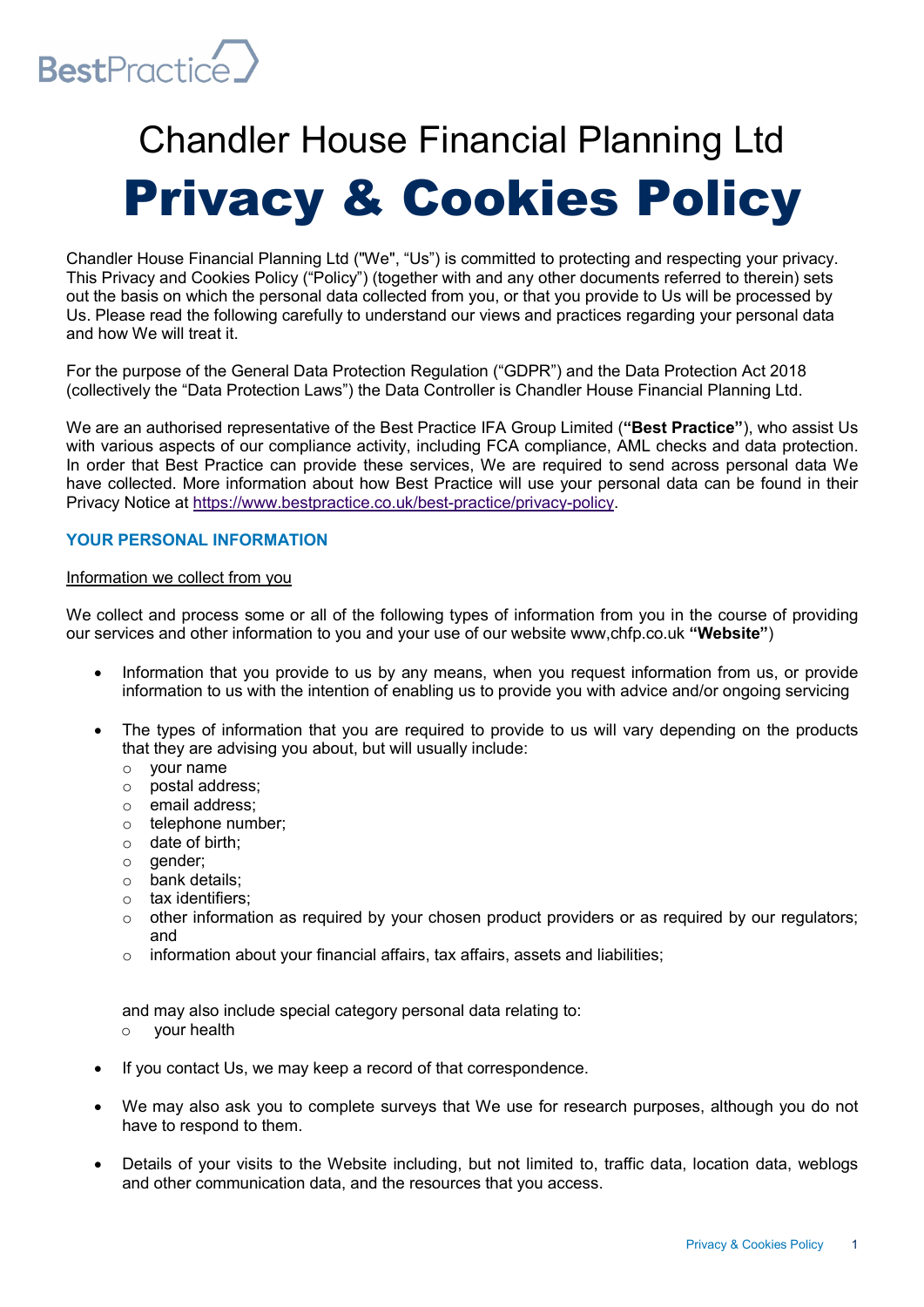The provision of your name, address and date of birth, as well as certain other personal data that We will notify you of from time to time, is required from you to enable Us to advise you and to fulfil our regulatory and legal obligations. We will inform you at the point of collecting information from you, whether you are required to provide the information to Us.

# USES MADE OF YOUR INFORMATION

#### Purposes of, and lawful basis for, processing

We use information held about you for the following purposes:

- To provide you with our services and to carry out our obligations arising from any contracts entered into between you and Us, including:
	- o To send you service, support and administrative messages, reminders, technical notices, updates, security alerts, and information requested by you.
	- o To operate, protect and improve Our services, Our business, and Our clients' experience.
	- o To respond to any enquiries you submit to Us.
	- o As part of Our efforts to keep Our services safe and secure.

Where we have a contract with you to provide our services, and where the processing of your data is necessary to perform such contract, we rely on "performance of a contract with the data subject" as the legal basis for the processing. In all other circumstances we rely on "legitimate interest" and our legitimate interests are improvement of our services and/or prevention or detection of fraud.

- Where you provide us with special category data, this will be used solely with your consent to research and advise on one or more products to suit your needs and to assist you with applications for and management of such products, and to provide such special category data to Best Practice and third party providers so that they can carry out the services that they provide to Us.
- To comply with our legal obligations as an authorised representative of an FCA regulated entity, including preparing and sending reports and submissions to Best Practice and/or regulatory authorities such as the FCA. "Compliance with a legal obligation" is the lawful basis on which we rely when we are carrying out regulated activities.
- To ensure that content on the Website is presented in the most effective manner for you and for the device(s) you use to access and view the Website. In these circumstances we rely on "legitimate interest" and the legitimate interest is the improvement of our services.
- We also use your personal data where you have contacted Us via the Website, by e-mail or telephone or participated in any surveys. In these circumstances we rely on "legitimate interest" and the legitimate interest is responding to and contacting you regarding the enquiries you have made in relation to the services We offer.

#### Marketing

In addition to the above uses We may use your information to notify you about goods or services which may be of interest to you. If you do not want Us to use your data in this way, please either (i) tick the relevant box situated on your service charter on which We collect your data; (ii) unsubscribe from our electronic communications using the method indicated in the relevant communication; or (iii) inform Us at any time by contacting Us at the contact details set out below.

# DISCLOSURE OF YOUR INFORMATION

We routinely disclose your personal data to third parties as follows:

 We pass your information to Best Practice, who provide us with various compliance services. Best Practice is a separate data controller, and details of what they do with your data can be found here: https://www.bestpractice.co.uk/best-practice/privacy-policy.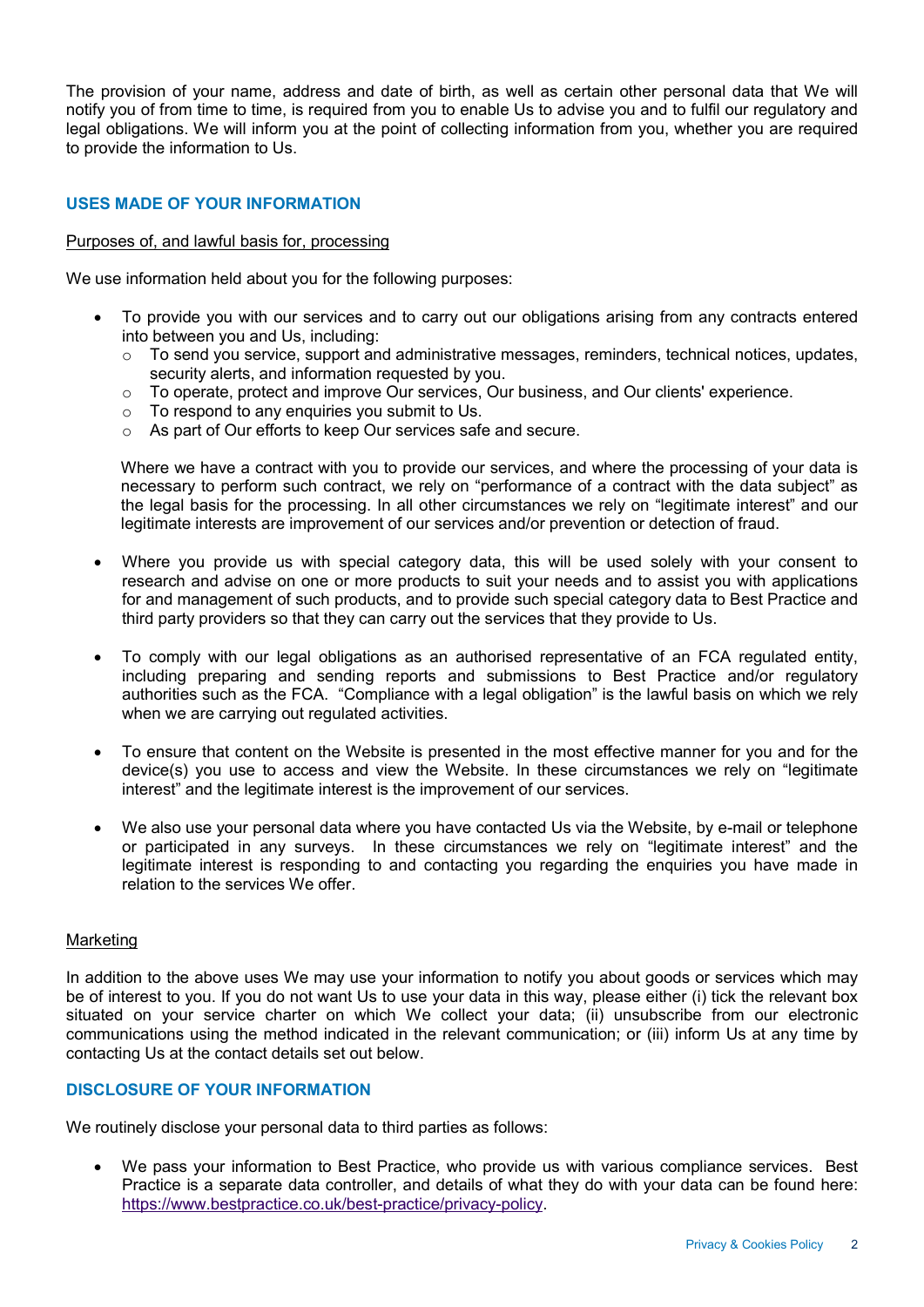We may pass your information to our third party service providers, agents, subcontractors and other associated organisations for the purposes of completing tasks and providing services to you on our behalf (e.g. to host our servers).

We may disclose your personal data to any member of our corporate group, which means our subsidiaries, our ultimate holding company and its subsidiaries, as defined in section 1159 of the UK Companies Act 2006 (where applicable).

We may also disclose your personal data to third parties:

- in the event that We sell or buy any business or assets, in which case We may disclose your personal data to the prospective seller or buyer of such business or assets; or
- if We or substantially all of our assets are acquired by a third party, in which case personal data held by Us about our customers will be one of the transferred assets; or
- if We are under a duty to disclose or share your personal data in order to comply with any legal obligation, or in order to enforce or apply our client agreement/service charter; or
- to protect Our rights, property, or safety or that of our affiliated entities and our users and any third party We interact with the to provide the Website; or
- in relation to selected third parties only, only to the extent that you have consented to such selected third parties notifying you about certain goods or services, which may be if interest to you.

Other than as set out above and save insofar as is necessary in order for Us to carry out our obligations arising from any contracts entered into between you and Us or with any regulatory or other legal obligation, We will not share your data with third parties unless We have procured your express consent to do so.

# STORING YOUR PERSONAL DATA

# **Security**

We take appropriate measures to ensure that any personal data are kept secure, including security measures to prevent personal data from being accidentally lost, or used or accessed in an unauthorised way. We limit access to your personal data to those who have a genuine business need to know it. Those processing your information will do so only in an authorised manner and are subject to a duty of confidentiality.

We also have procedures in place to deal with any suspected data security breach. We will notify you and any applicable regulator of a suspected data security breach where We are legally required to do so.

Unfortunately, the transmission of information via the internet is not completely secure. Although We will do our best to protect your personal data, We cannot guarantee the security of your data transmitted to the Website; any transmission is at your own risk. Once We have received your information, We will use strict procedures and security features to try to prevent unauthorised access.

#### Keeping your personal data up to date

If your personal details change you may update them by accessing this data through the wealth platform portal, or by contacting Us using the contact details below. If you have any questions about how We use data collected which relates to you, please contact Us by sending a request by email to the contact details belo].

We will endeavour to update your personal data within fourteen (14) working days of any new or updated personal data being provided to Us, in order to ensure that the personal data We hold about you is as accurate and up to date as possible.

#### How long we keep your personal data

 We will hold personal data (e.g. name, address, date of birth and contact details) in line with our regulatory and legal obligations as set out by our regulator – currently a minimum of 5 years for investment business and indefinitely for occupational pension transfer or opt-out business.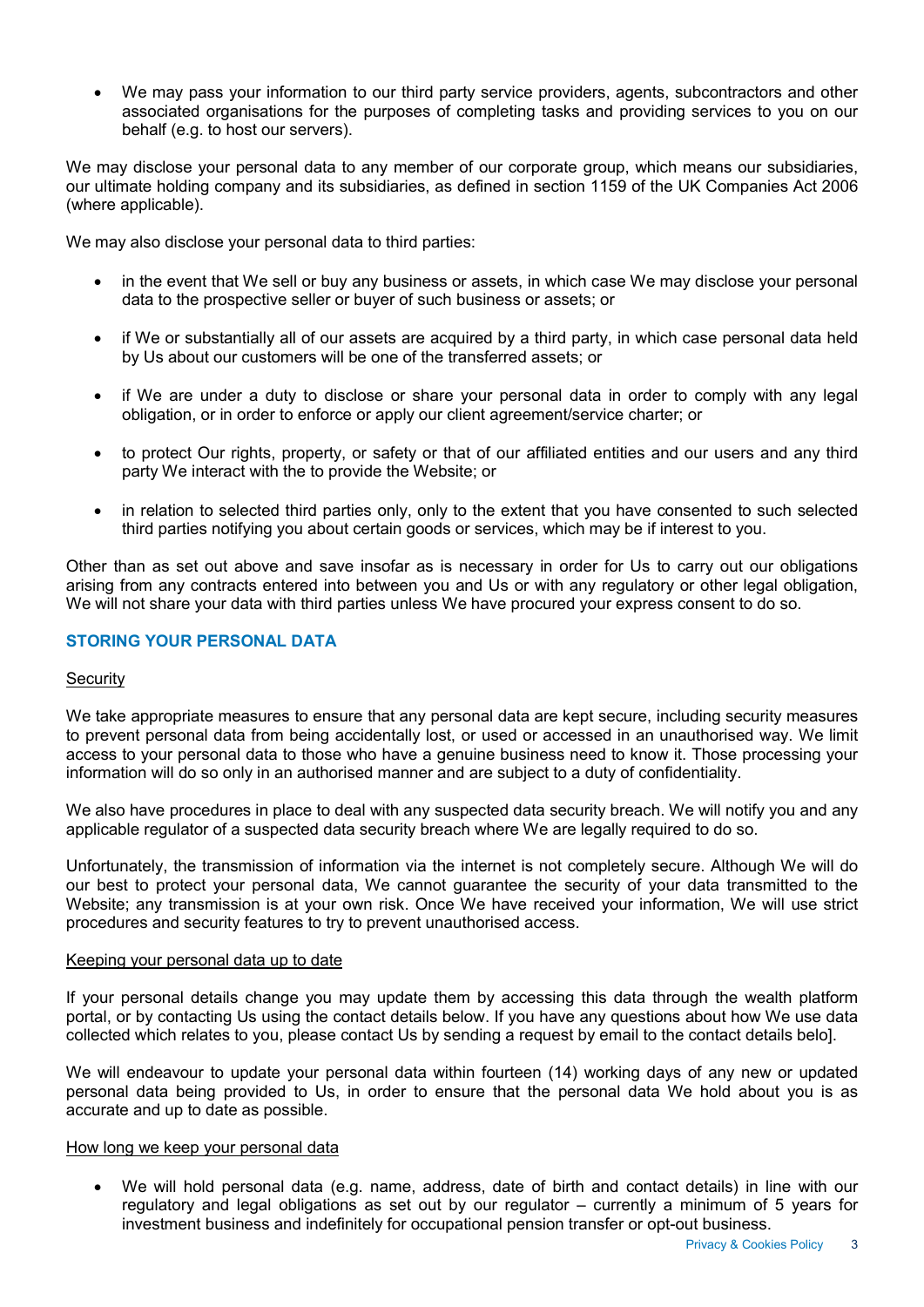If you contact Us as a prospective customer using Our e-mail address or via Our Website contact form, requesting general information about our services, We will hold that personal data you choose to provide such as your name, address, e-mail address, for 12 months from Our last point of contact.

## Where we store your personal data

All of the information that We hold about you is stored on our secure servers within the EEA.

The data that We collect from you may be transferred to, and stored at, a destination outside the European Economic Area ("EEA"). By submitting your personal data, you agree to this transfer, storing or processing. We will take all steps reasonably necessary to ensure that your data is held securely and in accordance with this Policy. Countries outside the EEA do not have the same data protection laws as the United Kingdom and EEA and We have therefore ensured that any of our suppliers who may transfer your personal data outside the EEA has put in place appropriate measures to protect your data, either by being a member of the US-EU Privacy Shield, or by entering into a European Commission approved contract (as permitted under Article 46(5) of the General Data Protection Regulation).

If you would like further information, please contact Us or the Compliance Director at Best Practice (see 'Contact' below). We will not otherwise transfer your personal data outside of the United Kingdom or EEA or to any organisation (or subordinate bodies) governed by public international law or which is set up under any agreement between two or more countries.

# YOUR RIGHTS

Under the General Data Protection Regulation you have a number of important rights free of charge. In summary, those include rights to:

- access to your personal data and to certain other supplementary information that this Policy is already designed to address
- require Us to correct any mistakes in your information which We hold
- require the erasure of personal data concerning you in certain situations
- receive the personal data concerning you which you have provided to Us, in a structured, commonly used and machine-readable format and have the right to transmit those data to a third party in certain situations
- object at any time to processing of personal data concerning you for direct marketing
- object to decisions being taken by automated means which produce legal effects concerning you or similarly significantly affect you
- object in certain other situations to our continued processing of your personal data
- otherwise restrict our processing of your personal data in certain circumstances
- claim compensation for damages caused by our breach of any data protection laws.

For further information on each of those rights, including the circumstances in which they apply, see the Guidance from the UK Information Commissioner's Office (ICO) on individuals rights under the General Data Protection Regulation.

If you would like to exercise any of those rights, please:

- email, call or write to US or our Compliance Director at Best Practice (see the 'Contact' section below for details).
- let Us have enough information to identify you ideally this would be full name, date of birth and address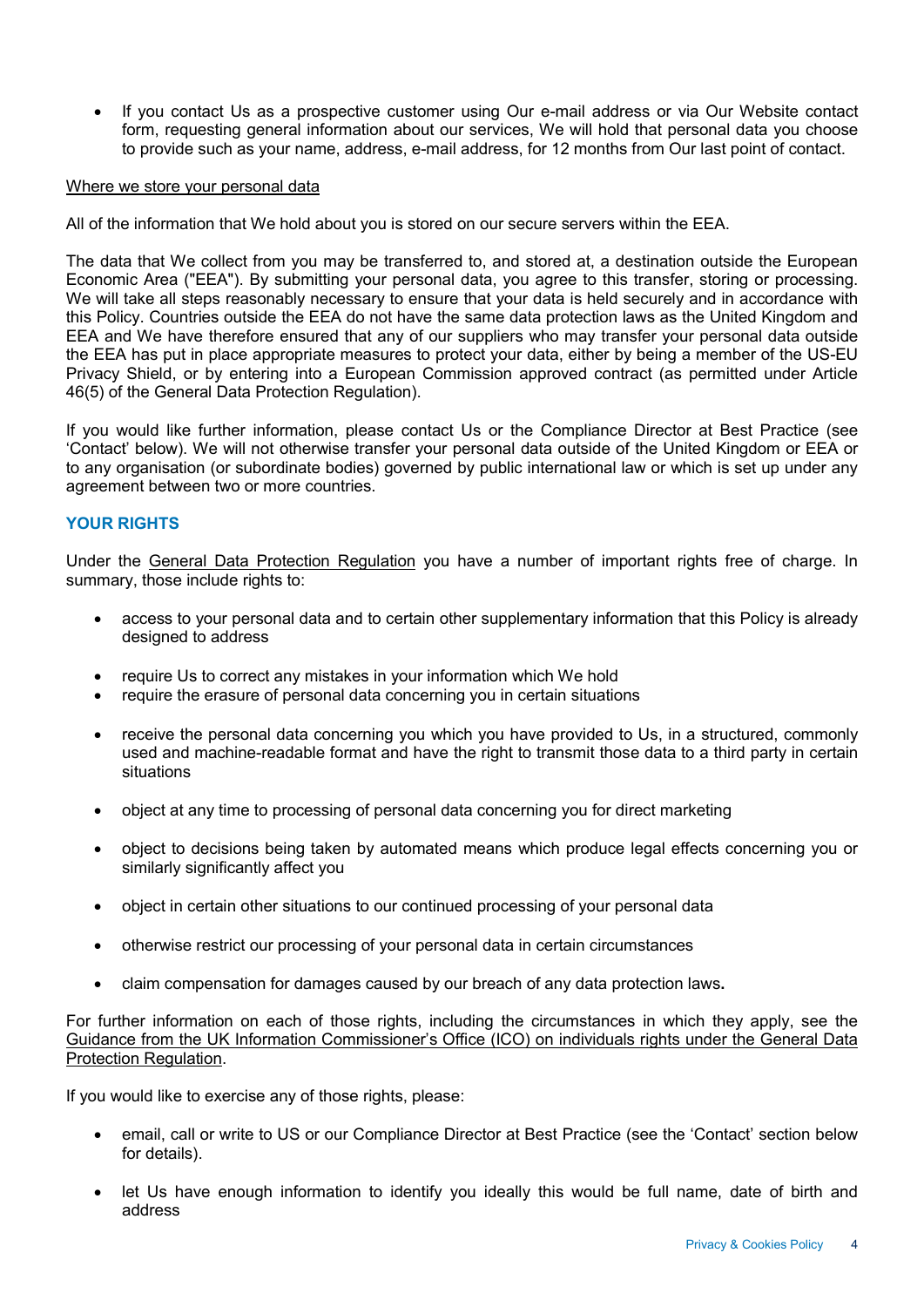- let Us have proof of your identity and address (a copy of your driving licence or passport and a recent utility or credit card bill), and
- let Us know the information to which your request relates including any account or reference numbers, if you have them

#### HOW TO COMPLAIN

We hope that We or our Compliance Director can resolve any query or concern you raise about our use of your information.

The General Data Protection Regulation also gives you right to lodge a complaint with a supervisory authority, in particular in the European Union (or European Economic Area) state where you work, normally live or where any alleged infringement of data protection laws occurred. The supervisory authority in the UK is the Information Commissioner who may be contacted at https://ico.org.uk/concerns/ or telephone: 0303 123 1113.

#### CHANGES TO OUR PRIVACY POLICY

We reserve the right to modify this Policy at any time. Any changes We may make to our Policy in the future will be notified and made available to you using the Website. Your continued use of the services and the Website shall be deemed your acceptance of the varied privacy policy.

# INFORMATION ABOUT OUR USE OF COOKIES

We may collect information about a device from which you access the Website including where available your IP address, operating system and browser type, for systems. This is statistical data about our users' browsing actions and patterns and does not identify any individual. We may, however, use such information in conjunction with the data We have about you in order to track your usage of our services.

Our Website uses cookies to distinguish you from other users of our Website. This helps Us to provide you with a good experience when you browse our Website and also allows Us to improve the Website. By using our Website, you agree to our use of cookies as more specifically set out below.

A cookie is a small file of letters and numbers that We store on your browser or the hard drive of your computer if you agree. Cookies contain information that is transferred to your computer's hard drive.

The cookies We use include:

- "Analytical" cookies. They allow Us to recognise and count the number of visitors and to see how visitors move around the Website when they are using it. This helps Us to improve the way our Website works, for example, by ensuring that users are finding what they are looking for easily.
- "Strictly necessary" cookies. These are cookies that are required for the operation of our Website. They include, for example, cookies that enable you to log into secure areas of our Website, use a shopping cart or make use of e-billing services.
- **.** "Functionality" cookies. These are used to recognise you when you return to our Website. This enables Us to personalise our content for you, greet you by name and remember your preferences (for example, your choice of language or region).
- "Targeting" cookies. These cookies record your visit to our Website, the pages you have visited and the links you have followed to our affiliates' websites. We will use this information to make our Website, offers e-mailed to you and the advertising displayed on it more relevant to your interests. We may also share this information with third parties for this purpose.